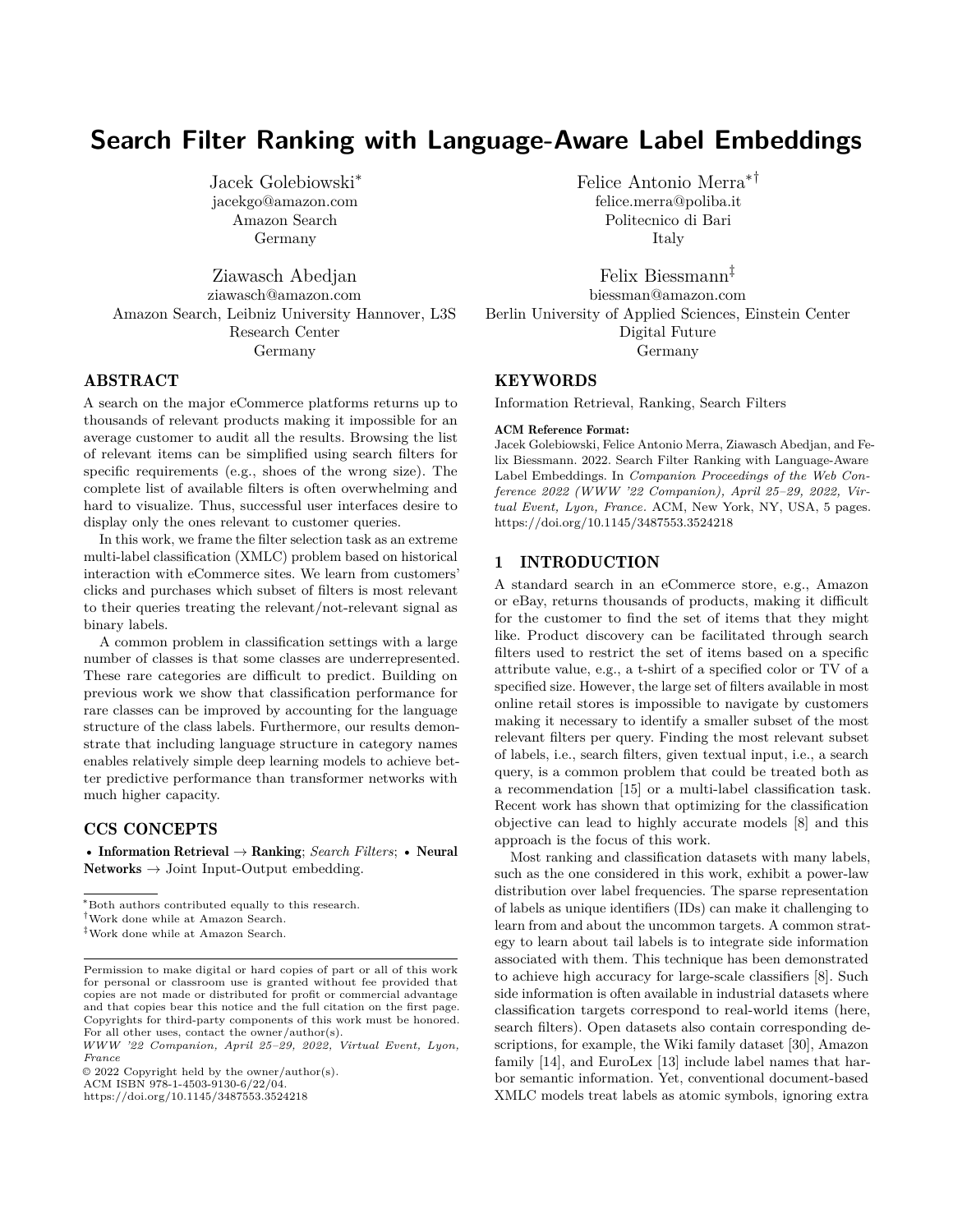information. While some methods in the literature leverage label names for data pre-processing [\[7\]](#page-4-6) or for dealing with misspelled categorical string labels [\[6\]](#page-4-7), the information in labels is rarely used as first-class inputs in text classification models.

Motivated by those observations in real-world eCommerce platforms, we focus on improving the performance of XMLC models on the infrequent labels by exploiting the signals extractable from a label's textual description. Our contributions are summarized as follows: (i) we perform an experimental analysis of seven state-of-the-art (SOTA) XMLC models and one tag recommender system on a query-to-search-filters dataset collected from a large eCommerce platform; (ii) we evaluate the accuracy of different neural architectures that make use of the label names. We verify the performance of the tested models on several evaluation metrics to assess their accuracy on infrequent labels and analyze their shortcomings; and finally (iii) we propose Language-Aware Label Embeddings (LALE) that allows to integrate the language structure of category names into the learning objective.

#### <span id="page-1-0"></span>2 RELATED WORK

Predicting the relevance of filters for a a query can be formalized as a ranking or an extreme multi-label classification task. In the first interpretation, a tag recommender system (TRS) builds a ranked list of tags for each input. A standard method such as WSABIE [\[22\]](#page-4-8) implements a factorization-based recommender with a WARP loss. Over the years, various models have extended WSABIE by integrating features extracted by neural models [\[11,](#page-4-9) [28, 28\]](#page-4-10) further improving accuracy.

In the XMLC formulation, the goal is to directly predict the probability of a filter/label having given a query. There are three main classes of models used in XMLC, embeddingbased, tree-based, and deep learning. *Embedding-based* models use factorization approaches to learn the similarity between the query-label embeddings. AnneXML [\[21\]](#page-4-11) is one of the SOTA models from this class. They are not without limitations, for instance, SLEEC [\[4\]](#page-4-12) shows difficulties in recommending long-tail labels due to the inability to project million-sized labels into a tiny latent space. *Tree-based* models learn a hierarchical tree structure within the labels, grouping similar ones together. Standard models are: FastXML [\[18\]](#page-4-13) that is optimized by an nDCG-based ranking loss function, PfastreXML [\[18\]](#page-4-13), which improves FastXML integrating propensity scored losses to promote the prediction of infrequent but rewarding tail labels, and, Parabel [\[17\]](#page-4-14), which recursively partitions the labels into two balanced groups. *Deep Learning-based* models, extracting the dense textual representation from input documents [\[1,](#page-4-15) [29\]](#page-4-16), were spearheaded by XML-CNN [\[12\]](#page-4-17). Following that, AttentionXML [\[26\]](#page-4-18) (after XBERT [\[5\]](#page-4-19)) was developed to capture the sequential information of the text by the Bi-LSTM model and the Attention mechanism. APLC-XLNet [\[25\]](#page-4-20) extended XLNet [\[24\]](#page-4-21) building an Adaptive Probabilistic Label Tree to approximate the cross-entropy loss by exploiting the unbalanced label distribution to form clusters

that explicitly reduce the computational time. Recently, X-Transformer [\[7\]](#page-4-6) has been proposed, which fine-tunes BERT models on clusters of labels and trains a linear ranking model to recommend the labels into a cluster of labels. This work has been continued resulting in the PECOS model [\[27\]](#page-4-22). Finally, GILE - a text-classification model that integrates label textual features based on the idea that joint input-label text embeddings overcome the generalization limits on unseen or long-tail labels [\[16\]](#page-4-23).

#### <span id="page-1-1"></span>3 METHODOLOGY

Motivated by the eCommerce scenario, we propose a suite of models to rank search filters for a given user query. Let  $q \in Q$  be a query in the set of queries  $Q$  and let  $f \in F$  be a filter in the set  $F$  of the available filters. We define the **query** to filter(Q2F) task as a multi-classification problem such that

$$
\forall q \in \mathcal{Q}, f'_q = \argmax_{f \in \mathcal{F}} g(q, f)
$$

where  $f'_q$  is a filter suggested when typing the query q, and  $g: \mathcal{Q} \times \mathcal{F} \to \mathbb{R}$  is the utility function that has to be maximized such that the recommended filter is selected when the  $q$  is typed.

To this end, we investigate a four different formulations of the function  $g$ , including the LALE model. We first introduce the representations for customer queries and search filters and following that, we discuss how those signals are combined to obtain the query-filter scores.

Query Representation The first component of our proposal is the query encoder. The input embedding module converts a list of input subword tokens into a list representation via the subword lookup table, followed by a single Bi-LSTM layer and a fully connected layer afterward to obtain the vector representation of the query.

Concretely, we model each query as a sequence of  $S$  subwords tokens (end-padded with zeros) extracted from a 32kdimensional dictionary of subword units. Subwords are found via byte pair encoding [\[19\]](#page-4-24) applied on the queries found in the training set and label names. Each subword is encoded as a learnable,  $G$  dimensional vector making the query encoding a  $S \times G$  matrix. Each subword-encoded query is given as input to a BiLSTM layer network to learn a latent representation; the network uses bias terms and the hyperbolic tangent function as activation. We only use the final output of the network (concatenation of final states from both directional BiLSTM) to compute the final embedding given as a fixed size feature vector  $q \in \mathbb{R}^H$ . The BiLSTM output q is passed through a fully connected layer with relu activations to get the  $E$  dimensional, query representation  $\hat{q}$ . The architecture was chosen by testing the BiLSTM-based, CNN-based, and BOW-based encoders with the same number of parameters w.r.t. precision@1 on the validation set.

Filter Representation. The second main element of the architecture is the filters (label) encoder. We design an encoder that considers two types of label information: the atomic filter identifiers and the filter textual description (label names). Filter names are embedded with the same architecture use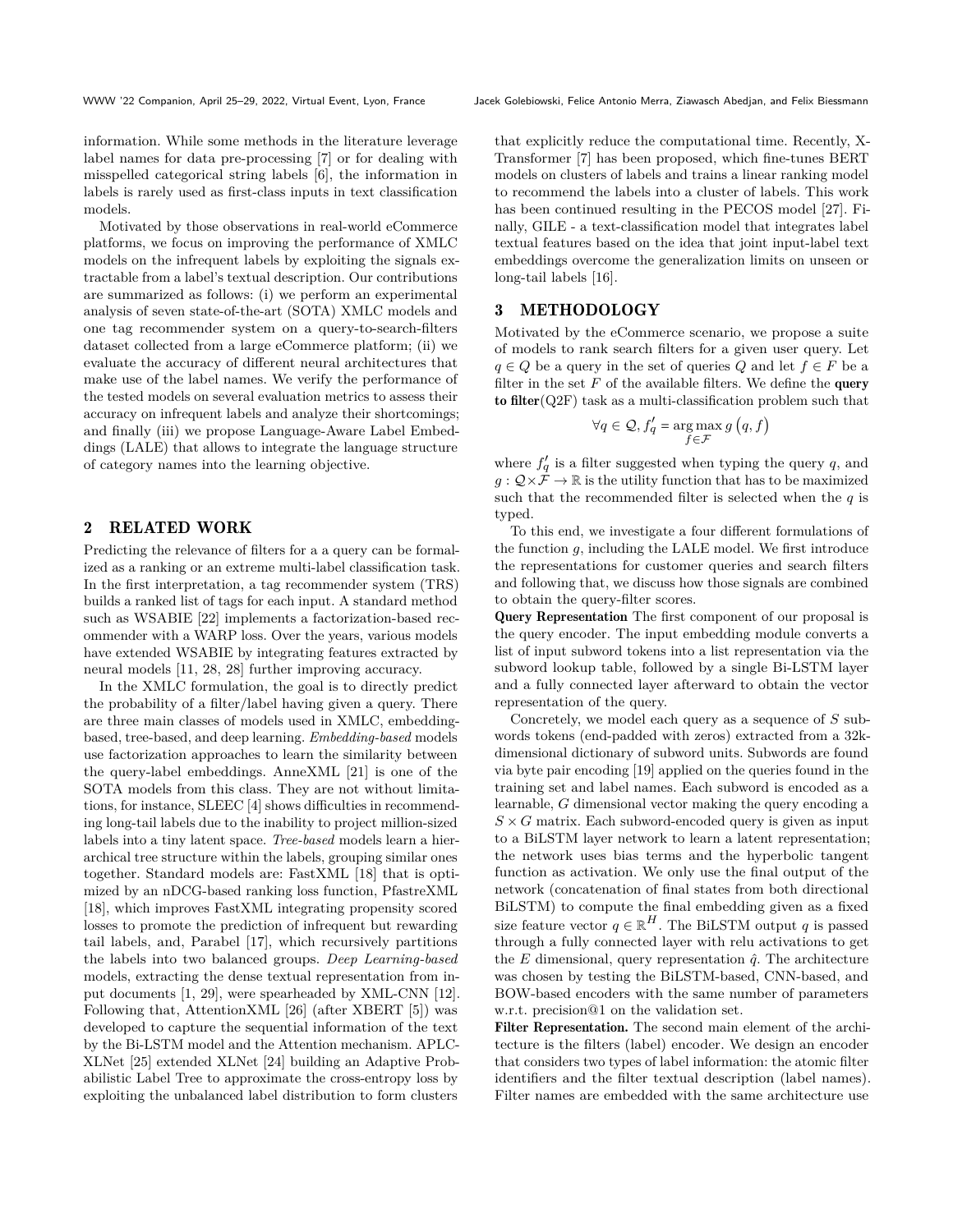for processing queries (subword lookup, Bi-LSTM, and a fully connected layer), and the filter IDs are embedded using a simple lookup table with one row per unique ID. The two embedding models (query text and filter text) share the subword lookup table but do not share any other parameters. In the following sections, we will refer to the filter names embeddings as  $f_t$ 

To embed the IDs, each filter  $f$  in the set  $F$  is embedded as a Z-dimensional vector and denoted as  $f_{id}$ . The embeddings are taken from a  $|F| \times Z$  matrix of embeddings where *i*-th row corresponds to the embedding of a filter with  $ID=i$  and  $Z$  is a hyper-parameter which needs to be equal to  $E$ .

Baselines. Based on the presented architecture, we construct three variants of the baseline classifier: the combined, textonly and ID-only baselines where filters are embedded using text and IDs, text-only and IDs-only respectively; the three options are described below. Two separate types of filter representations allow us to build three different embeddings denoted as  $\ddot{f}$ :

$$
\widetilde{f} = \begin{cases} \hat{f}_{id}, & \text{if ID-only} \\ \hat{f}_t, & \text{if Text-only} \\ \tanh(W'_e \cdot concat(\hat{f}_{id}, \hat{f}_t) \mid B) & \text{if Combined} \end{cases}
$$
(1)

where,  $W_{e}^{\prime}$  is the matrix embedding of a fully-connected layer used in the Combined scenario to project the concatenation of the id-based and text-based embedding to the  $E$  dimensional space of the query embedding  $\hat{q}$  and B is the bias term.

Given a query embedding  $\hat{q}$  and a label embedding  $\hat{f}$ , we measure a recommendation (classification) score  $g(q, f)$  =  $\hat{s}_{q,f}$  with a dot product between the  $(q, f)$ -latent representations  $\hat{s}_{q, f} = \hat{q} \cdot f$ .

LALE. We propose the Language-Aware Label Embedding (LALE) architecture, inspired by the GILE model [\[16\]](#page-4-23). LALE integrates the textual and unique (ID-based) representation of labels by producing a joint ID-text representation of each filter  $\tilde{f}'$  using element-wise multiplication. Once the filter representation is computed, the query-filter affinity score  $g(q, f) = \hat{s}_{q,f}$  can be found by taking a dot product between  $\hat{q}$  and  $f'$  as before.

Formally, the label relevance score is given as the similarity between the embeddings of the query and each filter as  $\hat{s}_{q,r}$  =  $\hat{q} \cdot (\hat{f}_{id} \circ \hat{f}_{t})$  where,  $\hat{f}_{id}$ ,  $\hat{f}_{t}$  and  $\hat{q}$  are defined as before and  $\circ$ is an element-wise multiplication. We hypothesize that this formulation allows the model to learn the base representation of each filter based on text (similar for filters with similar names) and an ID-dependent perturbation for each unique label. What is more, this method of combining all three input signals enforces a joint embedding of all representations in a common space.

This formulation could be also re-written in the form of  $\hat{s}_{q,f} = \hat{f}_{id} \cdot (\hat{q} \circ \hat{f}_t)$  where the textual representation of labels and query are combined using element-wise multiplication and the output is combined with the filter ID embeddings using an inner product to get the classification scores. In this view, the filter ID embeddings  $D_f$  can be thought of

as weights of a fully connected layer processing  $\hat{q} \circ \hat{f}_t$  . This interpretation is similar to a vector of global parameters for the final dense layer as proposed in [\[16\]](#page-4-23). However, we use a unique set of parameters for each label to encode the necessary, filter-specific information.

Model Training To learn the parameters of the proposed models, we optimize the point-wise binary cross-entropy based on model output passed through a sigmoid function. We use the Adam [\[10\]](#page-4-25) algorithm for optimisation.

#### <span id="page-2-0"></span>4 EXPERIMENTS

Dataset. We conduct the experiments on a real-world dataset sampled from the logs of a large e-commerce site with search queries (as input), IDs of selected search filters (as labels), and the names of those search filters (as label names). The dataset does not include any personally identifying information about the users who performed the searches. The dataset contains 1,573,137 searches with 603,217 unique search keywords and 1600 unique labels. It has been divided into train, validation, and test set with the proportion 8:1:1 with no duplicate queries between the three datasets. We process both validation and test set by merging the duplicated queries and concatenating all filters active in the duplicates. The distribution of labels appearing in our dataset follows a power law, and the most common labels are seen significantly more often than the uncommon ones. To address the two label regimes, we have split the labels into two sets: the most popular 200, which account for 87% of all label occurrences, are known as the head filters, and the remainder 1400 are denoted as tail labels.

Evaluation. We compare our solutions against XMLC and TRS benchmark models with classical accuracy metrics, i.e., precision and normalized discounted cumulative gain (nDCG); we do not show precision@1 since it is equal to ndcg@1. Results, found in Table [1,](#page-3-0) are an average over ten runs with random initialization; the values are more than one standard deviation apart unless stated otherwise. We follow the conventional evaluation with beyond-accuracy metrics: F1 score on different label classes (head and tail) with equal weighting across classes, and search filters (labels) coverage (fraction of labels that were ever predicted as relevant).

Benchmark Models We use selected state of the art classification and ranking models to benchmark our presented methods. Concretely, Parabel [\[17\]](#page-4-14), Bonsai [\[9\]](#page-4-26), AnneXML [\[21\]](#page-4-11), PfastreXML [\[18\]](#page-4-13), FastXML [\[18\]](#page-4-13), APLC-XLNet [\[25\]](#page-4-20) (denoted as APLC) and the GILE [\[16\]](#page-4-23) model as XMLC baselines and the TagSpace [\[23\]](#page-4-27) method for comparison with ranking. All methods used for benchmarking are discussed in Section [2.](#page-1-0) Reproducibility When training proposed baselines described in Section [3,](#page-1-1) we use  $G=256$  dimensional subword embeddings,  $H=256$  dimensional Bi-LSTM network followed by a  $E=256$ dimensional fully connected layers. The label ID and text embedding are combined using a Fully connected layer with  $F=256$  outputs. The label ID embedding relies on  $Z=256$ dimensional vectors. The hyper parameters of the model were found using grid-based HPO on the validation dataset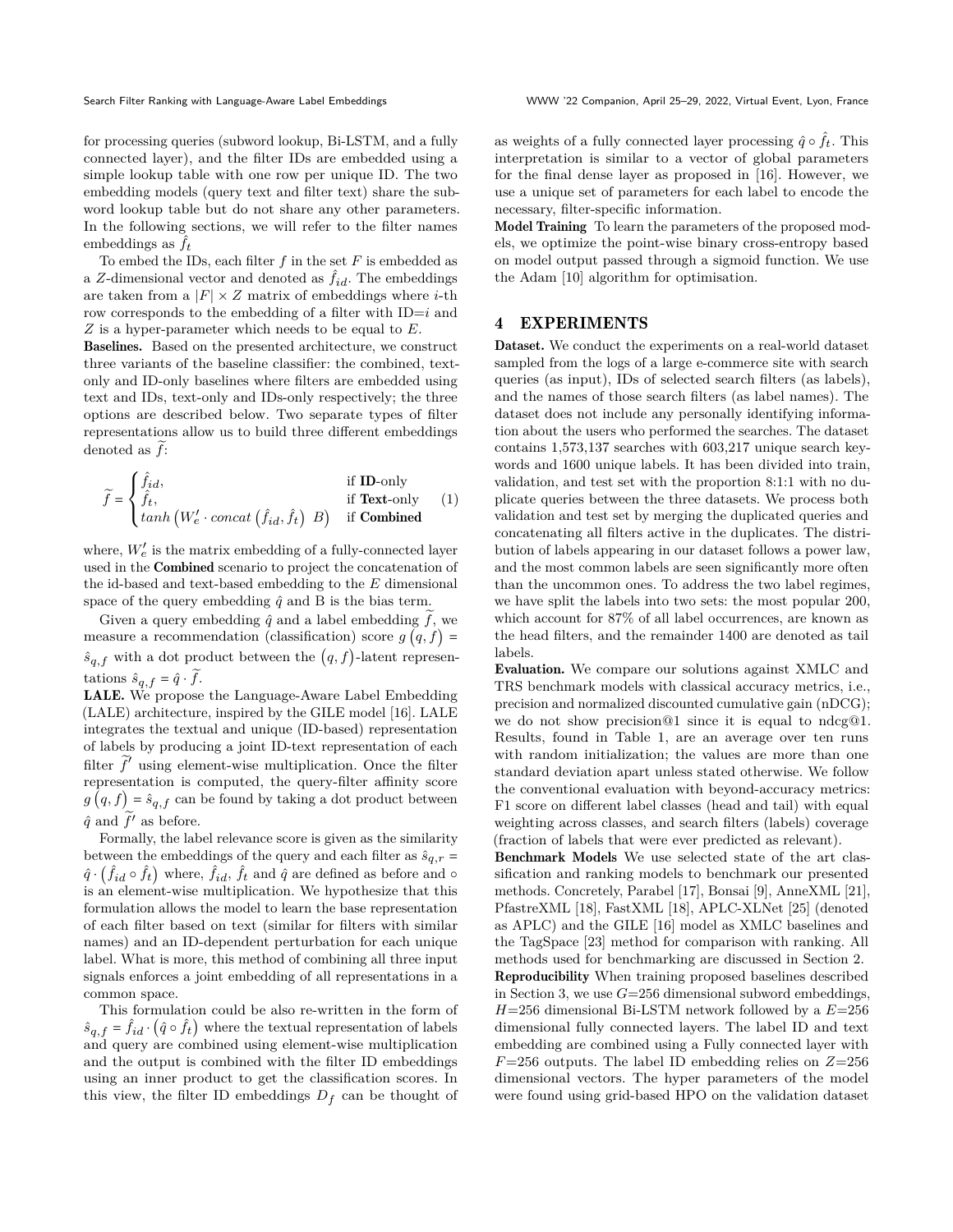<span id="page-3-0"></span>

Table 1: Accuracy Results with best values in bold.

| Model       | ndcg@1 | ndcg@3 | ndcg@5 | p@3    | p@5    |
|-------------|--------|--------|--------|--------|--------|
| Parabel     | 0.5055 | 0.5996 | 0.6432 | 0.3064 | 0.2246 |
| Bonsai      | 0.4017 | 0.4416 | 0.4555 | 0.2207 | 0.1506 |
| AnnexXML    | 0.4859 | 0.5779 | 0.6233 | 0.2988 | 0.2212 |
| PfastreXML  | 0.4999 | 0.5998 | 0.6468 | 0.3079 | 0.2279 |
| FastXML     | 0.5147 | 0.6103 | 0.6556 | 0.3106 | 0.2288 |
| APLC        | 0.3506 | 0.4101 | 0.4382 | 0.2083 | 0.1516 |
| Gile        | 0.2070 | 0.3640 | 0.4010 | 0.2188 | 0.1649 |
| TagSpace    | 0.4186 | 0.5314 | 0.5903 | 0.2776 | 0.2156 |
| ID-only     | 0.5193 | 0.6087 | 0.6554 | 0.3150 | 0.2342 |
| Text-only   | 0.5022 | 0.5762 | 0.6070 | 0.2931 | 0.2078 |
| Combined    | 0.5201 | 0.6096 | 0.6559 | 0.3155 | 0.2344 |
| LALE (ours) | 0.5232 | 0.6114 | 0.6587 | 0.3163 | 0.2357 |

optimizing for precision@1 with a constrain on total number of parameters.

#### 4.1 Results and Discussion

Table [1](#page-3-0) compares the proposed suite of models with the most representative baselines and both SOTA XMLC and TRS models. Inspired by the XMLC evaluation protocols, we focus on short top-K lists (i.e.  $K \in \{1,3,5\}$ ). Beyond top-k accuracy, we should note that presented models have different numbers of trainable parameters: PfastreXML, FastXML, and APLC use approximately 350MM due to large transformer networks, Gile uses 12MM, TagSpace 10MM and all four proposed models including LALE use 14MM parameters.

We see that models using label IDs and their names for embedding (proposed hybrid model and the combined baseline approach) outperform other presented baseline methods, including those relying on transformer networks with significantly larger model capacity. For instance, the nDCG@1 of both LALE (0.5232) and Combined (0.5201) is higher than the same metric value of FastXML (0.5147).

This result highlights the potential of using the language structure in label names to achieve higher predictive performance at lower computational cost, which is an important factor in language models with ever increasing capacity [\[2,](#page-4-28) [20\]](#page-4-29). What is more, we have found that the LALE architecture outperforms the model using the full label-level signal (combined baseline) as well as other benchmarks while relying on fewer parameters. We hypothesize that enforcing the joint input-label ID-label description embedding leads to a representation that is easy to process by the classification head, therefore, improving accuracy.

We can observe that even the ID-only baseline can slightly outperform significantly larger networks built on the transformer architecture on nDCG@1. We believe this is for two reasons: (1) the inputs in our dataset are search queries that are significantly shorter than documents used to pre-train the transformer architecture, and (2) the nomenclature used for transformer pre-training differs from the one in search queries. The last finding shows the benefit of training smaller models optimized for a specific problem over massive pre-trained networks.

WWW '22 Companion, April 25–29, 2022, Virtual Event, Lyon, France Jacek Golebiowski, Felice Antonio Merra, Ziawasch Abedjan, and Felix Biessmann

Table 2: Beyond-accuracy Metrics.

<span id="page-3-1"></span>

| <b>Our Tested Models</b> | Coverage | $F1_{Head}$ | $F1_{Tail}$ |
|--------------------------|----------|-------------|-------------|
| <b>ID-only Baseline</b>  | 0.208    | 0.302       | 0.096       |
| Text-only Baseline       | 0.281    | 0.259       | 0.127       |
| Combined Baseline        | 0.223    | 0.318       | 0.099       |
| LALE                     | 0.302    | 0.338       | 0.125       |

Table [2](#page-3-1) presents the labels coverage as well as the binary F1 score on the head and tail filters (see Section [4](#page-2-0) for details). The results indicate that the inclusion of textual descriptions of search filters allows the models to better generalize over under-represented tail labels and recommend them more often (high coverage) and more accurately (high tail F1). For example, the text-only and LALE model have higher F1 on three similar tail filters corresponding to power tools (power tools features, wattage, and cord type) indicating information about those labels is shared. This finding is especially prominent when looking at the text-only baseline, where memorizing the most popular label IDs was more difficult. In that case, both coverage and the performance on the tail labels are significantly higher than for counterparts that have access to label IDs. Interestingly, the performance of the combined baseline on tail labels is very similar to the ID-only baseline. We hypothesize that the binary loss function puts higher emphasis on learning about common labels as they appear in more examples and label identifiers provide a better signal about the query-head label mappings and overwhelm the learning process. Our results demonstrate that the proposed approach (LALE) improves model performance for infrequent labels without sacrificing the head accuracy indicating that the new architecture does not suffer from this limitation and making use of label description is promoted.

#### 5 CONCLUSIONS

In this work, we investigate models to find the most relevant search filters to a customer query. To maximize the accuracy of predictions, we propose a new model that leverages search filters' side information (label names) to help learn from and about the less common tail labels. We show that this approach enables computationally efficient, small neural networks to achieve better performance than high capacity transformer networks. Presented models have approximately a factor of twenty fewer parameters than the last generation transformers (BERT), enabling deployment to low-memory architectures (ML on edge) and potentially leading to lowering energy consumption [\[3\]](#page-4-30).

A potential criticism of the method relying on trainable label information embedding is the high computational cost as each minibatch requires an embedding for each label. This issue, however, can be mitigated by relying on simple models for label embedding (as done here) or subsampling negative labels for each example. Examples of the former are a cornerstone of most massive multi-labels linear classifiers [\[4,](#page-4-12) [17\]](#page-4-14) and this approach could be adapted to help accelerate deep learning models.